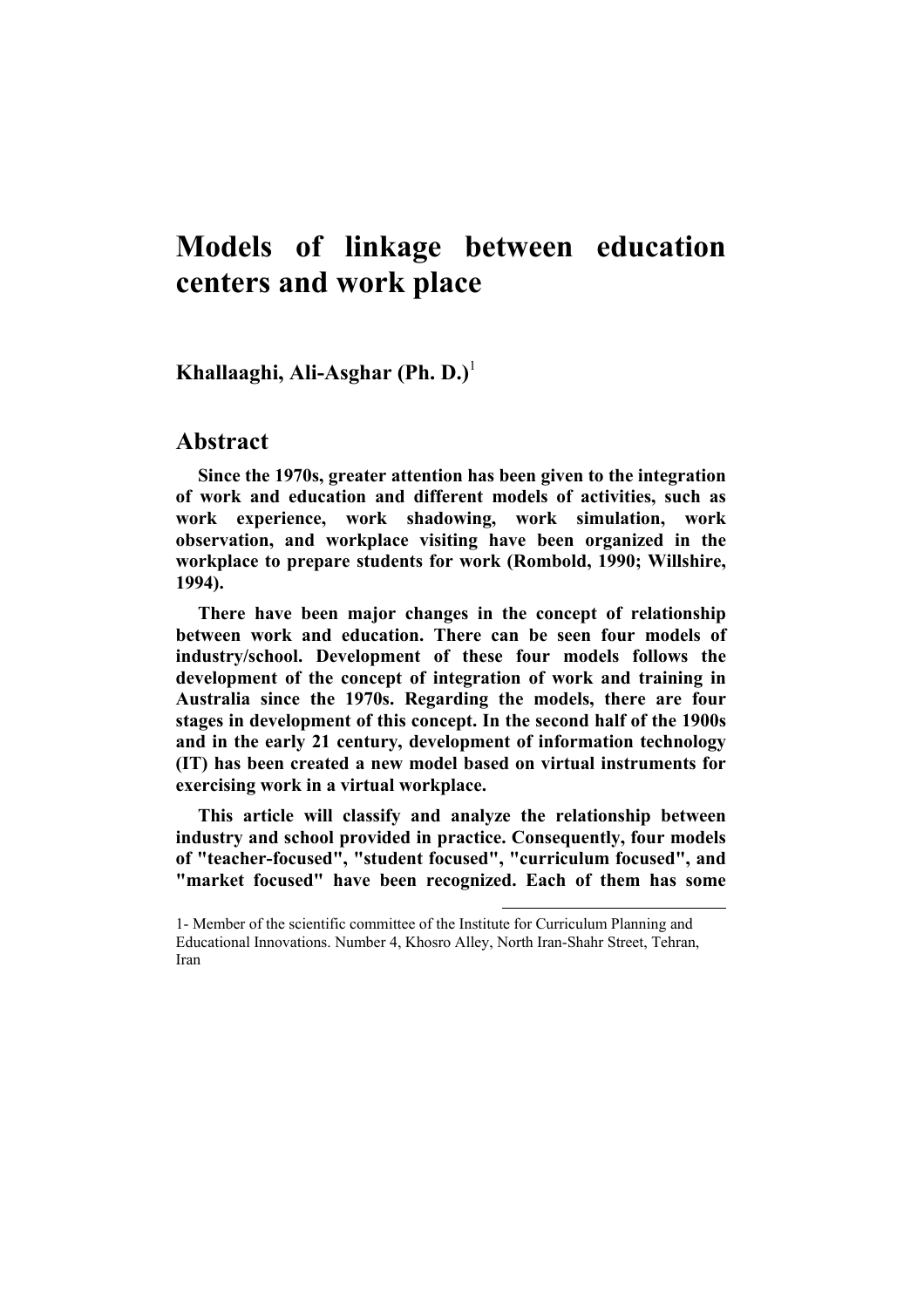**30 Models of linkage between education centers and work place …**

**advantages and disadvantages. However, all models (separated or together) can be used in providing opportunities for both industry and school to make a closer relationship between the two parties. Finally, there are some suggestions by author for application of the models in the case of Iranian vocational education and training system.** 

**Key Words: Education model, workplace, work experience, work shadowing, industry and school linkage, vocational education and training (VET)** 

Since the 1990s greater attention has been given to the integration of work and education in response to the economic recession and in particular youth unemployment in many Western countries. Therefore, these countries set connections between training centers and the workplace, especially in terms of vocational education and training. They started preparing the students for world of work as a solution in the path of economical expansion and job- creation (McKenzie, 1979; Issackson, 1982; Watkins, 1984; Dale, 1990). During the past three decades, this solution has been expanded along with developments in the theoretical and practical aspects. This article has investigated the above solution.

## **Models of relationship between school and workplace**

According to the literature related to the practical models of relationship between school and workplace, during the recent three decades, many methods have been invented and used for achieving this goal at an international level. Each of these methods focused on a significant factor as the axis and the basis for this relationship, which can be the basis for categorizing these methods in the framework of a special model.

Paterson (1990) identified two types of relationship models based on two axes in his studies on methods of "combining work and training" in England and Australia in the 1970s and 1980s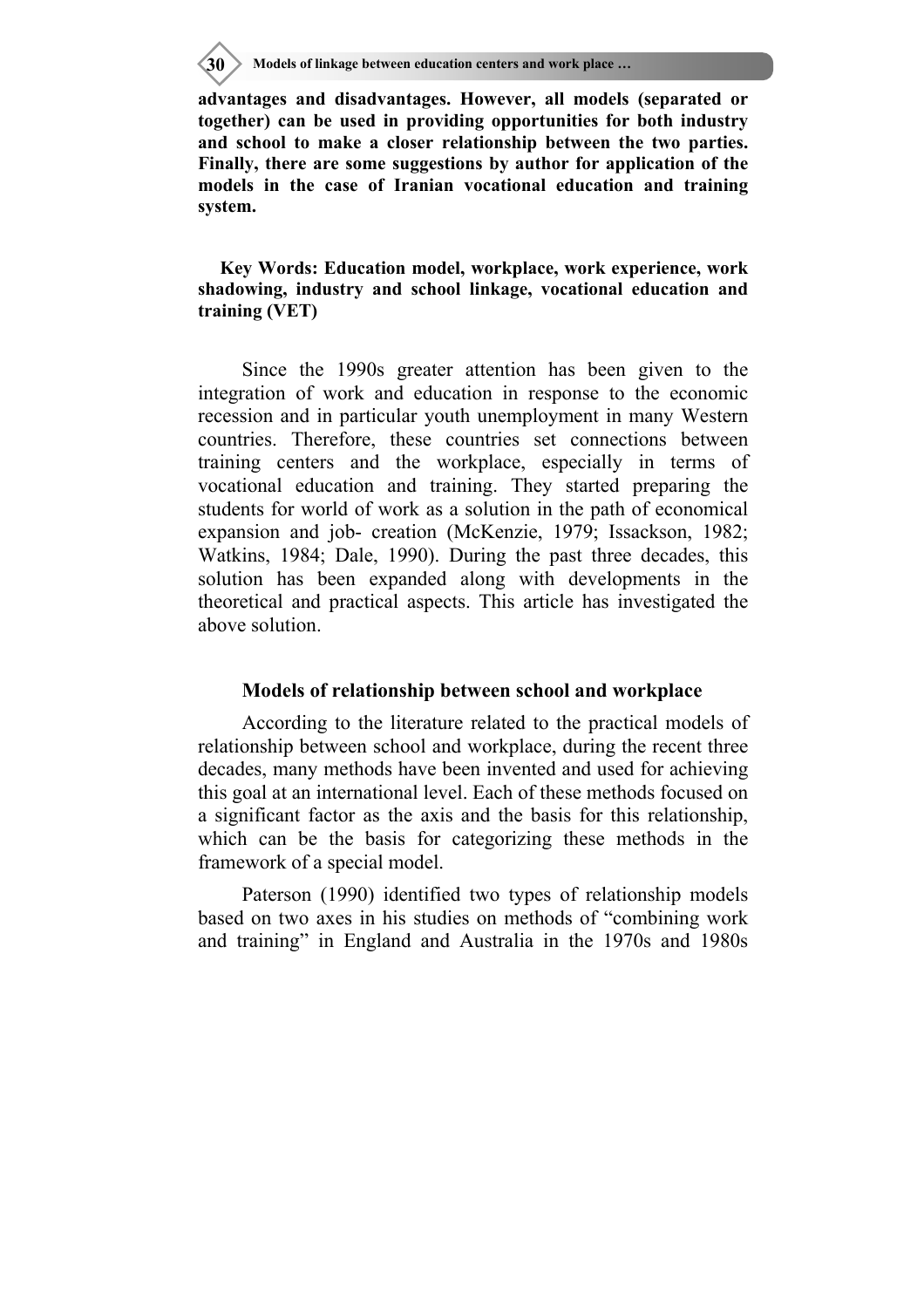These two factors are the "teacher" and "student", which in two different approaches, stress the relationship between school and workplace. For this reason, in his categorizing, Paterson has divided the set of relationships between school and the workplace in the 1970S and 80s into two models, the "teacher focused model" and the "student focused model".

In the 1990s numerous developments took place and new methods were invented, which changed the axis and foundation of the relationship between the vocational education and training (VET) and the workplace. This was by emphasizing on the evermore relationship between education centers, especially in the field of vocational education and training(VET) and combination of training and work. The set of activities that help in creating a closer relationship between training and workplace are divided into four groups: a) teacher focused model, b) student focused model, c) curriculum focused model, and d) market focused model.

Teacher Focused Model. In the first phase of combination of work and training, increasing the teachers' knowledge about the world of occupation has been in the center of attention. The aim of this method was to enable the teachers to familiarize their students with the workplace. This is due to the fact that the teacher is the only person who transfers the knowledge to students. If the teachers do not have a clear understanding of the workplace, how can they familiarize their students with it? Therefore, it is vital to provide opportunities for teachers to become familiar with the workplace to create such relationship.

Student Focused Model. In the second stage, the combination of work and training expanded from increasing the instructors' knowledge about the workplace to the students' attendance at the workplace. Some of the researchers find the relationship between work and training in the students' involvement and contact with the workplace which is done in various forms. With regards to the methods offered by Hobbs (1982), Rumbold (1988), and Paterson (1990), for establishing relationship between the school and workplace in the student focused model, three general forms can be considered; a) students' work experience in a real workplace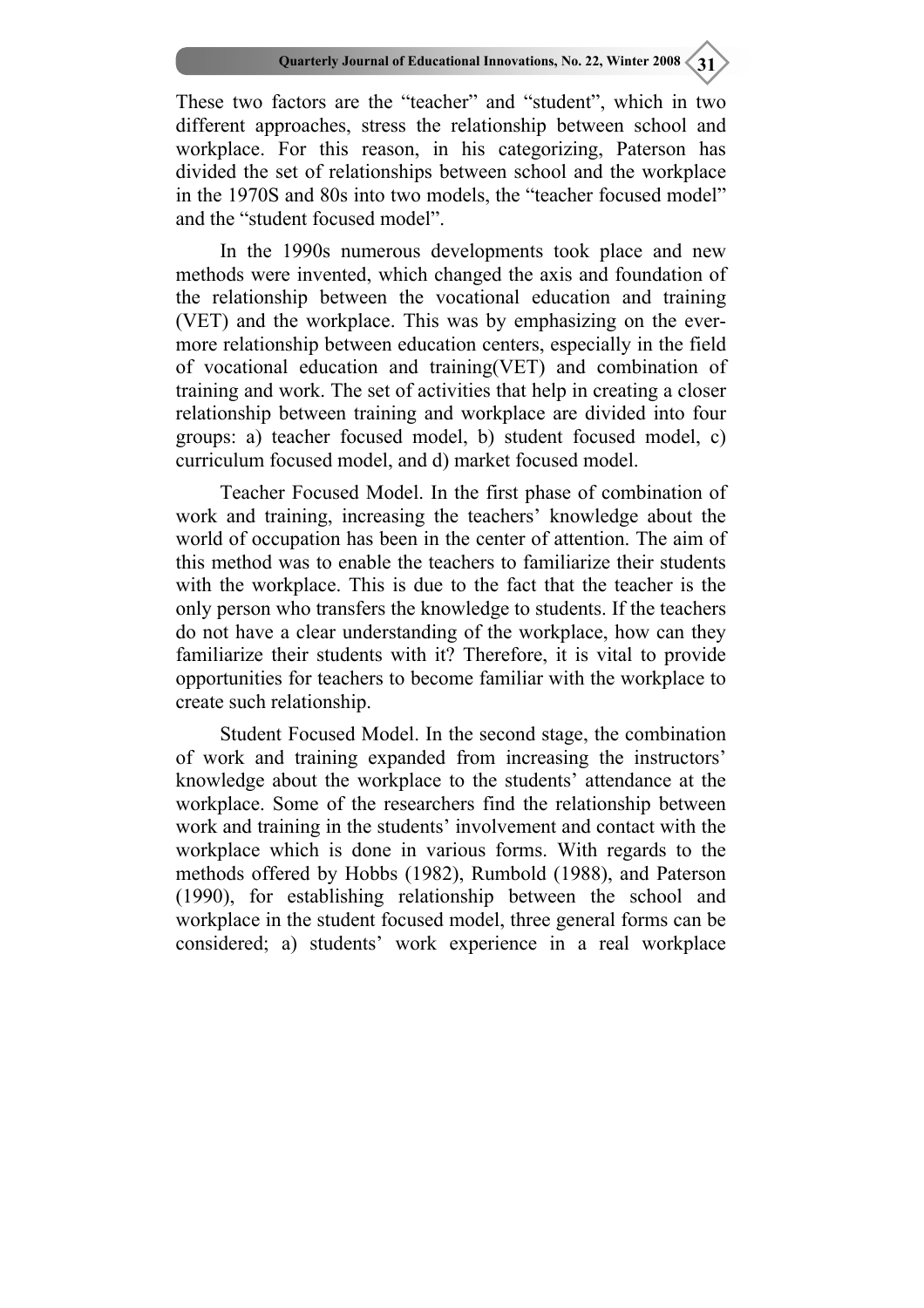setting; b) work in a work simulation such as a training workshop; and c) precise observation of person's work–activities at his work.

Curriculum Focused Model. In the third stage, the concept of combination of work and training was promoted from the stage of preparing the students for work through the process of work placement to the stage of making the VET curriculum relevant to the industry needs. With major changes occurring in industry, commerce and agricultural from efficiency to quality to flexibility and finally to innovation, VET requires flexible and innovative training in order to meet industry changes and needs for skilled, creative, and innovative workforce (Hayton & lavender, 1992).

And therefore, curriculum was influenced by the needs of the economy sector. The appearance and expansion of the new method of "Competency Based Training" helped a lot in the expansion of the concept of combination of work and training in countries such as the United States, the United Kingdom and Australia (Collins, 1993; Brothwick, 1993). This method has a lot of attention on the quality of the product or the output of the education system and emphasizes more relationship between VET and the workplace. The method stresses on responding to the job market and industry needs.

Market focused Model. In the fourth stage, the concept of combination work and training, was promoted to direct relationship interaction between educational institutes and production organizations; in such way that the behavior of each impacts the other. This concept is stated in the supply and demand format in the training market. What this means is that the training courses are offered by the VET Producers in the training competition market. The demand for these courses takes place by production and service institutes. In this model the training market is looked at as a mechanism for creating stronger relationship between training and work (Anderson, 1995). However, in most countries, the payment of technical and vocational expenses is a government responsibility. In other words, governments are the main producers of VET curriculum and its financial hand. Through this, the production institutes are taking advantage of such trainings in a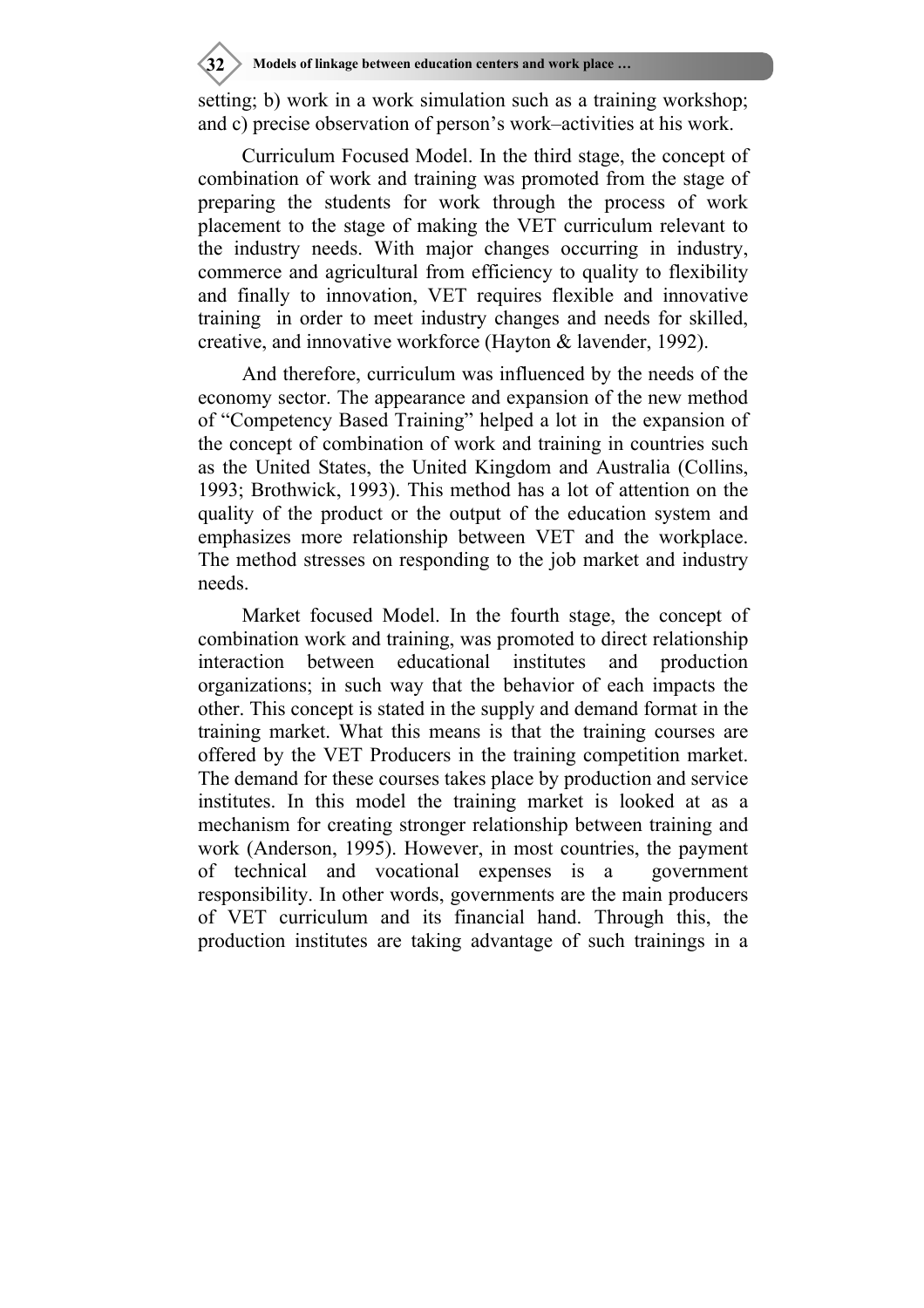relatively free way. It can be concluded that in the training market – that of both supply and demand- is under the financial support influence of government policies and there is no possibility for creating a competitive free market so that the mechanism of such market can be used for balancing. For this reason, although the "market focused model" is very effective and beneficial in the fields where there id enough budget supplied by the government and there is high demand for it, it cannot be used in all vocational education and training fields.

From what was said, it can be concluded that any of the four mentioned models is not efficient enough by itself. Rather, a collection of them, proportionate with a country's conditions and circumstances, should be used so that a better relationship can be established between the studies and workplace.

## **New Developments**

Along with the expansion of information technology and appearance of gigantic computer companies that are able to produce and offer hardware and software with new technology on daily basis, the global networks of information have also been expanded in all possible fields and have influenced all organized activities in human societies. Therefore, the new term "Virtual" has become applicable in all fields. In the early 1990s, this term had first become popular in industry (Moon Ho Hwang, 1998) and in the second half of that decade and especially in the beginning of the twenty-first century, it became as much popular in other various fields, especially in education. Terms such as "virtual school", "virtual memory", "virtual machine", "virtual reality", and ... are used in various literatures ad in a global level. These important and impressive phenomena, which can be called the "magic-lamp of third millennium" (Jalali and Beydokhti, 2001) have also influenced the form of work-training relationship and have created a new model in the "virtual" concept structure. With the help of this model, instead of taking the students and trainees to the workplace, the atmosphere and the work conditions are similarized with the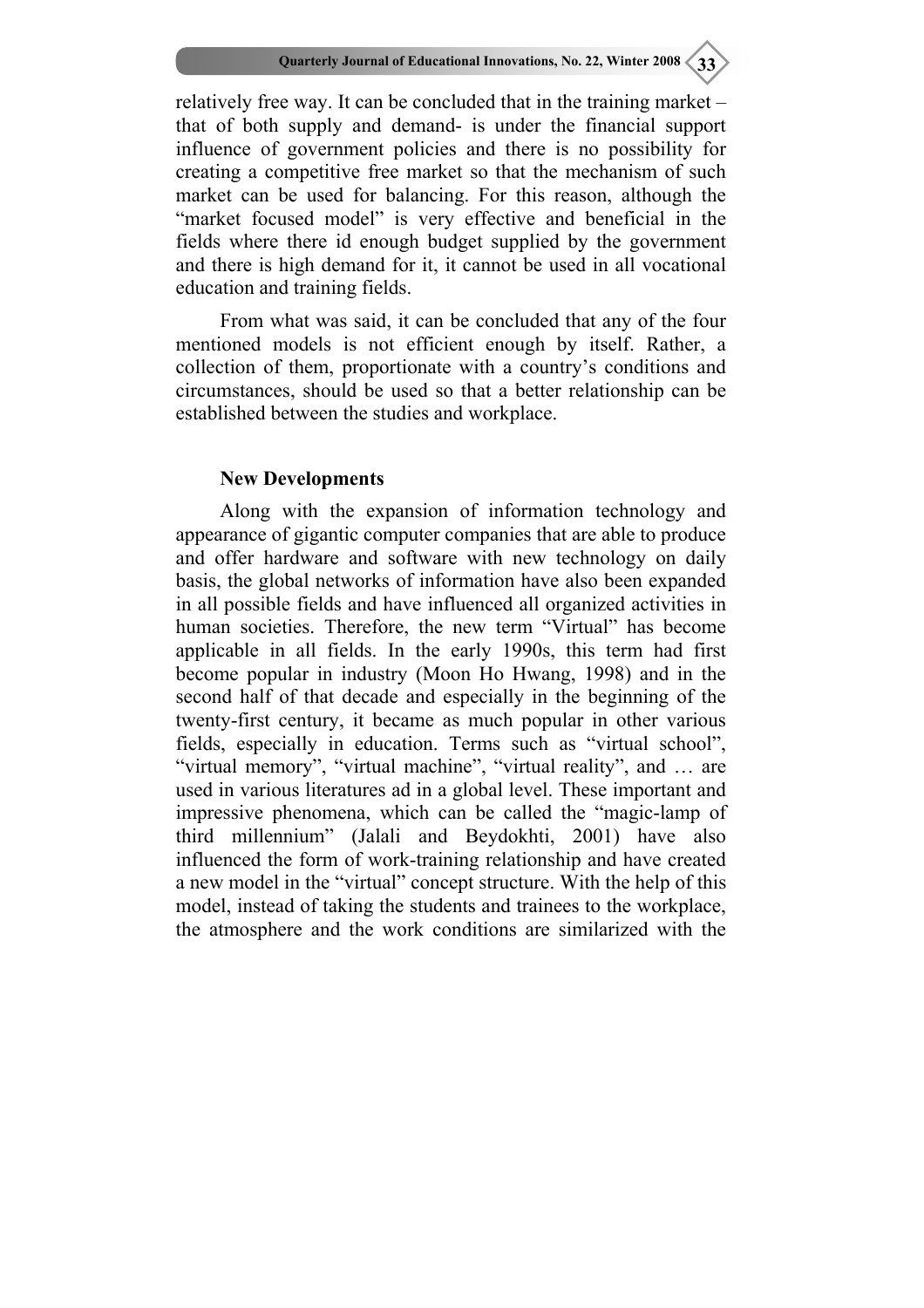**34 Models of linkage between education centers and work place …**

help of computer software. This new model can be called "computer focused model" or "virtual relationship model".

# **Conclusion: Application in the Iranian VET system**

In order to use different models of relationship between training and work, each country considers a certain solution by considering its economical conditions. These efforts have been mostly focused on the students through the trainees' work experience. Works such as the making and operation of *Tarh-e-kad*  (learning in the workplace) and founding of the *kar-o-danesh* (work – knowledge) branch in the new education system at high schools is a clear example of such efforts. In the branch of technical and vocational studies and kar-o-danesh (work and knowledge) studies of the new high school education system, it is tried to establish this relationship by mechanisms such as signing agreements between the ministry of education and other ministries, as well as identifying educational standards and founding near-factory technical-schools. In the field of curriculum development, efforts take place to coordinate and balance the training content with industrial needs with the help of analysis method of the occupation and inviting the related industry experts to the curriculum development committee meetings. However, the available witnesses and some carried-out researches show that there is differences between the employers' expectations and the learnt skills in technical schools.

Researches show that there has still not been an interactive and active relationship between the VET system and the industry ad services sector. It seems that this deficiency is due to the unavailability of middle organizations that would relate training and workplace and would aloe connecting these two systems through a relationship bridge. In advanced countries, these organizations are established through civil non-governmental organizations, such as workers unions, employers unions, and trade unions. In these, there are representatives from the vocational education and training organization, the government, and the mentioned unions. Such organizations provide the ground for collaboration between education centers and production and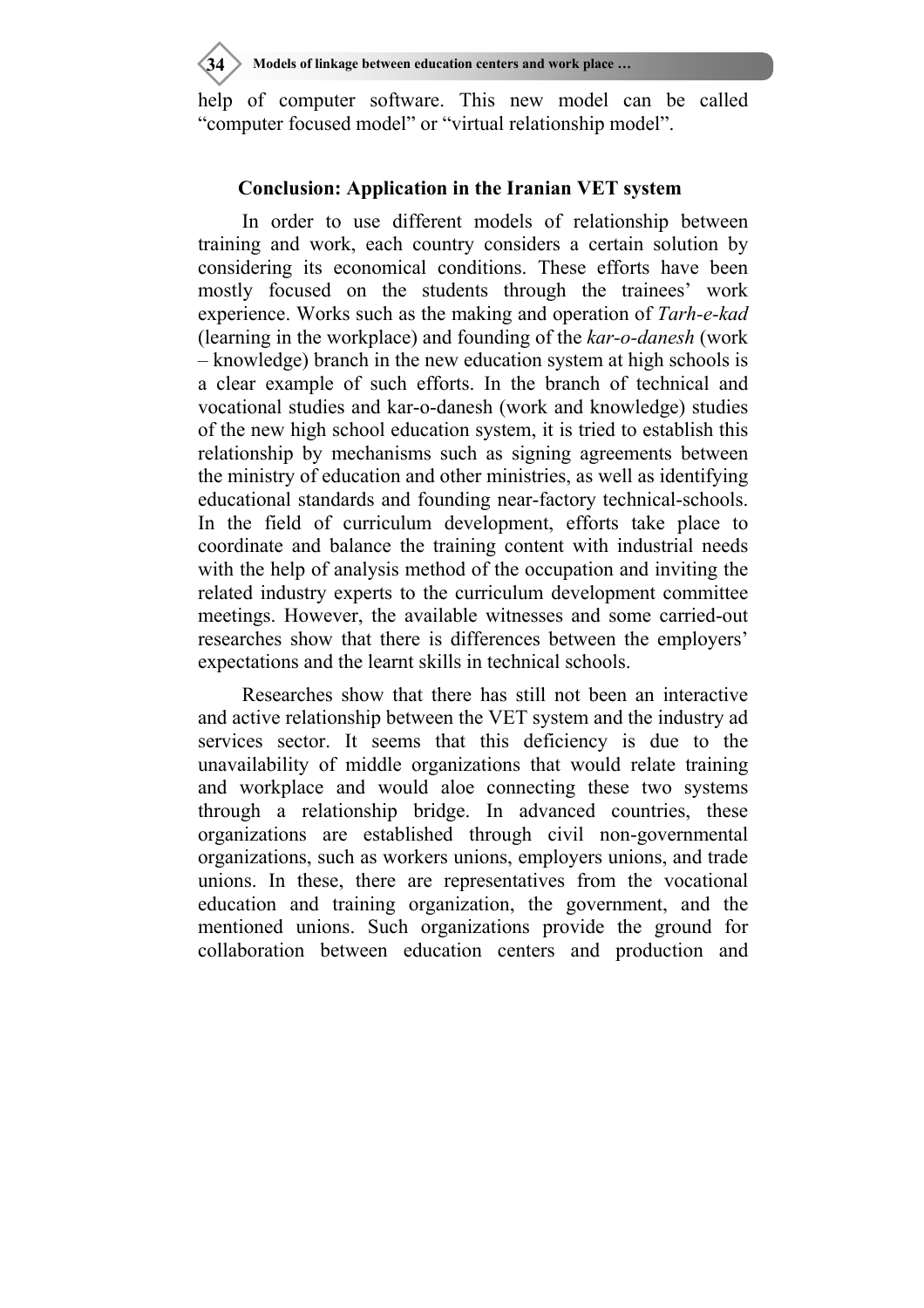industrial centers and plan for adjusting with the industrial needs and improving the training quality by conducting applied researches in the field of vocational education and training. The final point is that, in order to make the vocational education and training in Iran productive and in order to respond to the employers' needs, the necessary works should take place. This work is in fact the establishment of a more compete relationship with the workplace and by taking advantage of all models of combination of work and training.

### **Reference**

Anderson, D. (1995 **.(***Private Providers and the Open Training Market* : In the Public Interest? National Centre for Economic of Education and Training **.**Monash University, Melbourne.

 Borthwick, A. (1993). Key competencies - uncovering the bridge between general and vocational. In: *Competencies: The Competencies Debate in Australian Education and Training* . (Ed.: Collins, C.) The Australian College of Education, Deakin, Australia, 21-34.

 Collins, C. (Ed.) (1993). *Competencies: The competencies Debate in Australian Education and Training* . Australian College of Education, Canberra.

Dale, R. (1990). *The TVEI Story.* Open University, Philadelphia.

 Hayton, G.; Lavender, P.(1992). *Workplace Reform and TAFE: Four Case Studies.* National Centre for Vocational Education Research, Leabrook, South Australia.

 Hobbs, T. (1982). *Evaluation of Work Experience Programs for Queensland State Secondary Students-1981* . Queensland Research Branch Department of Education, Brisbane.

Hwang, Moon Ho, Sang Uk Cheon, and MinHo Yu (1998). *Development of a Virtual Manufacturing System for Educational Environment.* A paper presented in International Forum on Tdcnical and Engineering Educators in Devloping Countries, South Korea, 25-27 November 1998

 Isaksson, A. (1982). Reflections on education and work. *Prospect* , XII, 4, 441-447.